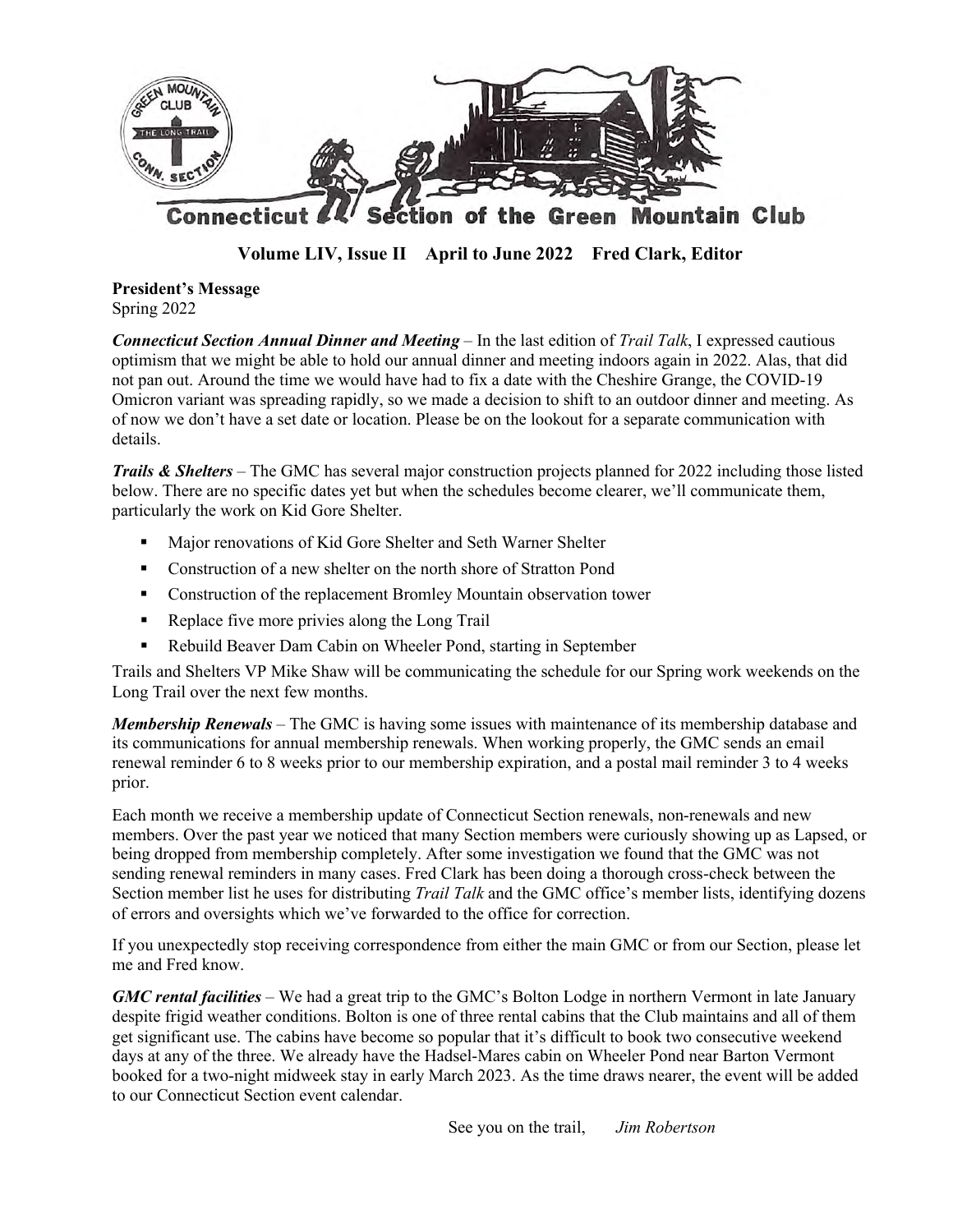#### **Green Mountain Club Information**

http://www.greenmountainclub.org (802) 244-7037

## **Connecticut Section Information**

http://www.conngmc.com

#### **Officers and Executive Committee**

**President: James E. Robertson** 860-633-7279 jrobert685@aol.com

**First Vice President, Trails and Shelters**: **Mike Shaw** 860-381-9130 msshaw2@mail.com

**Second Vice President, Activities: Dennis P. Himes** 860-454-8301 dennis@cookhimes.us

**Director: Andrew J. Hood** 860-646-2753 andrew.hood@snet.net

**Alternate Director: James Fritz** 860-221-9173 james fritz@sbcglobal.net

**Secretary: Kevin T. Burke** 203-729-1603 burke-kevin@sbcglobal.net

#### **Treasurer: Tom Adams** 860-535-0525 tradams121@gmail.com

**Inquiries:** Please direct all inquiries regarding the Connecticut Section to the President.

**New Members:** The Connecticut Section welcomes these new members who recently joined:

Todd Fox Josh Valinsky Julie Leroux Scott Hasz Michelle and Robert Haines

We look forward to meeting you at our upcoming events.

**Publication Schedule:** *Trail Talk* is published four times a year in March, June, September, and December. Please e-mail activity reports to the Editor at fpclark1@comcast.net no later than the fifth day of the publication month. Activity reports must be a Word Document sent as an attachment.

M**embership:** When filling out an application to join or renew your membership in the Green Mountain Club, circle *Connecticut Section* on the application. You will receive, at no extra charge, the Connecticut Section's newsletter

#### **Dues:**

| Individual Adult            | \$45.00 |
|-----------------------------|---------|
| Family                      | \$60.00 |
| Senior (70 or older)        | \$25.00 |
| or Limited Income           |         |
| Sponsor (Individual/Family) | \$75.00 |

Send annual dues to: Green Mountain Club 4711 Waterbury-Stowe Road Waterbury Center, VT 05677-9904

You may also join or renew online at: https://www.greenmountainclub.org/

**Special Thanks** to member Charlotte Hitchcock. Each issue Charlotte facilitates the e-mailing of *Trail Talk* by formatting the layout and reducing the file size.

**Want to help the Connecticut Section reduce expenses and save trees?** Just send an e-mail to the Editor, requesting that you be e-mailed *Trail Talk*, rather than having it mailed to you. You'll receive *Trail Talk* sooner, too.

**Calendar of Events:** Upcoming events are listed here:

http://www.conngmc.com/newwiki/doku.php?id=start

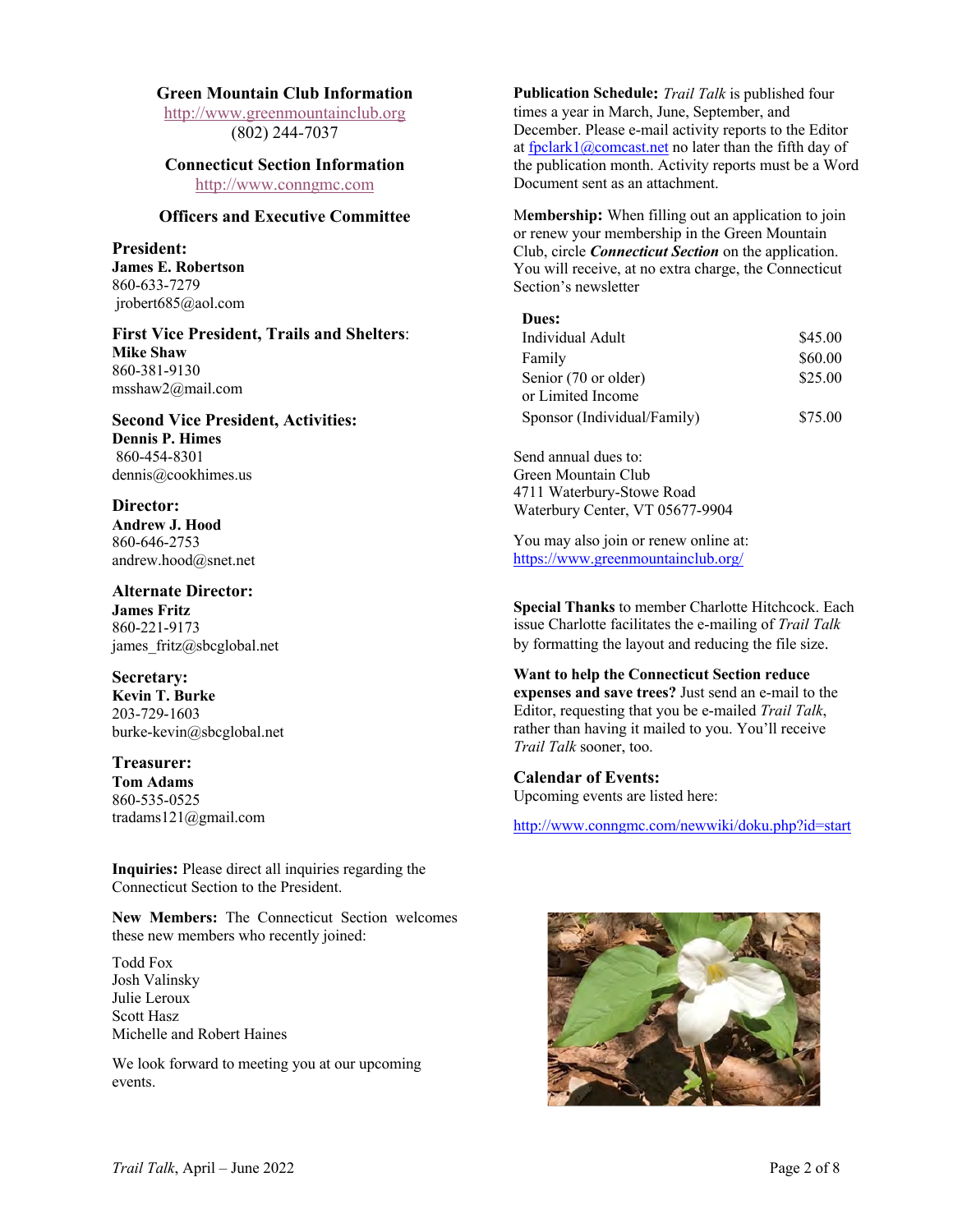## **ACTIVITY REPORTS**

**Mooween State Park, Lebanon December 28, 2021 by Mandy Brink**

What a great hike to offer for kids. We had four of them: **Lily** and **Luke Brink** and **Logan** and **Jamison Kumpf**. Starting from the parking lot, we decided to hike the loop down by the water first. We had hiked a little bit down the trail when we hear the kids shouting, there's a basketball court. Sure enough, there in the middle of the woods was a basketball court. It turns out Mooween State Park in Lebanon, Connecticut was a summer camp for boys that ran from 1921 to 1960. Sadly, it closed due to financial problems. By the basketball court were the remains of the Great Hall. According to memories posted online, the Great Hall was used for mealtime and next to it was the social hall that was used for social events at the camp. The adults that included **Linda** and **Don Hagstrom, Sarah O'Hare, Tom** and **Patty Adams, Marianne Valley, Alice Valley, Patrick Kelley, Alyssa Kumpf** and me, explored the remains while the kids passed a football on the basketball court. There were several chimneys still standing that were fun to see.

Red Cedar Lake is quite beautiful. Daisy, a fourlegged friend along on the hike, took a dip in the water. The camp was purchased by the state in 1989 and was originally called Red Cedar Lake State Park. Former campers petitioned the state to have the name changed to honor the former camp and in 2000, the name was changed to Mooween State Park. The word mooween is the Mohegan word for "bear."

After the water loop, we headed back to the basketball court for a snack before heading to do the second big loop. We learned that, despite our map showing about 4 miles of hiking, there are all kinds of trails that could offer a good 10 miles. We learned that the red trail is very winding and twisting. Thankfully, Tom had his *AllTrails* map, which told us the red trail was 9 miles so we did a quick bushwhack to join the trail that would take us back to the parking lot. We had done 4 miles and that was a good amount for the kids. Our other three furry friends for the walk included Harley, Arlo and Bella. This is a beautiful park and certainly will be worth going back to do more exploring

#### **Northwest Park, Windsor January 4, 2022 by Carol A. Langley**

When this hike was listed, I had allowed 3 different days because of New England winter weather. So we chose Tuesday, January 4 because it was the best day.

**Sarah O'Hare** met me on this beautiful clear blue sky day with temps in the 20s. From the Northwest Park entrance on Lang Road we walked up the dirt Old Farm Road passing chickens clacking, sheep baying, and pheasants spreading their wings, showing their colors. The goats were dancing around in their pen. A nice place to bring those grandchildren.

Soon, we saw the purple blazes for the Brookside Trail. The Purple Trail meandered down a hill until it reached a small brook where it took a turn and started back up the hill. Soon we were back on Old Farm Road, passing by the old tobacco barns that are still standing but are in sad shape. We reached an intersection which was confusing to both of us. However, we continued on.

After a distance, we found ourselves facing the dam at Rainbow Reservoir. But the trail ended, so it looked like a little bushwhack to get where we wanted to go. After a short distance, we saw the black blazes that would lead us to the Dinosaur Print. Now we knew where we were. Shortly, we connected with the Pink Rainbow Reservoir Trail and were hiking along the ridge until we came to another road which led us to the Blue Pond Trail. Following the trail just a short distance, we found a viewing stand with seats on each side.

Lunch time. The cold kept all of nature quiet. The only noise of the day was planes coming in for a landing at Bradley International Airport. The droning noise we heard was caused by the flaps on the wings lifting up for the plane to slow its speed to prepare for landing.

After lunch we connected with the Yellow Wetlands Trail which led us to a side trail bringing us to our cars. Sarah's phone registered just about 6 miles. A Nature Center and the Connecticut Valley Tobacco Museum are also in the park.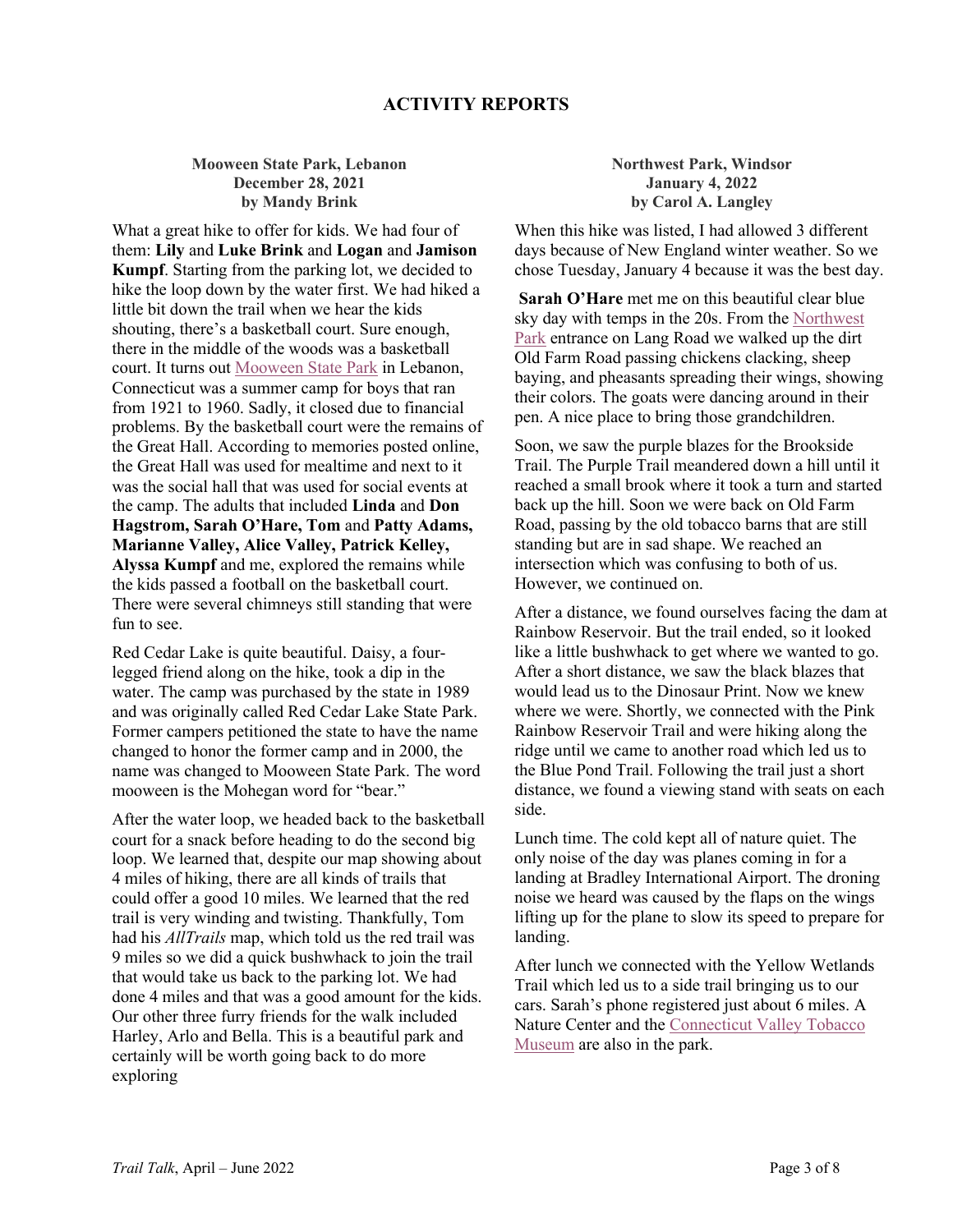**Bolton Lodge, Vermont January 25-27, 2022 by Jim Robertson**

We had cold temperatures plus a wind chill, but clear skies and great snowshoeing conditions for this trip to the GMC's Bolton Lodge in northern Vermont. **Mandy Brink, Mark Blanchard, Barb Kelly** and **Jim Moore** joined me for the two-day event. We congregated at the Bolton Valley Resort base lodge just after noon on Tuesday, grabbed a quick lunch in the snack bar and loaded our packs and three tow sleds with food and gear. From the large amount of equipment, we might have been mistaken for an Arctic expedition but we like to be comfortable and eat well. And with weather this frigid, consumed calories don't count. Mandy, Barb and Jim M opted to take the main backcountry route, called Broadway, from the Bolton Nordic Sports Center to the lodge, an easy traverse downhill for about 1.5 miles. Finding the start of Broadway can be tricky so Mark guided the group to a point where the route was obvious. He then followed the leader back down the access road to parking at the Catamount cross-country ski trail crossing, where the two of us hoofed it uphill 2/3 miles to the lodge, all arriving at about the same time.

We got the wood stove going with tinder and kindling we'd hauled and some wood that the previous renters had courteously left inside.

Soon the chill was dissipating and we set about arranging bunk spaces and cooking supplies. After a few appetizers, Mandy's chicken rice soup warmed us for the evening which included games of Outdoor trivia (which contains some questionable "official" answers that were inferior to those we offered) and Smart-Ass which Mandy had brought along.

Wednesday morning dawned clear and cold (-3 degrees F on a thermometer hung outside the Lodge door). We enjoyed blueberry pancakes, *real* Vermont maple syrup, juice and coffee, then geared up to venture out on snowshoes. The morning's goal was Buchanan Shelter near the Long Trail because we hadn't been able to reach it during our stormshortened trip to Bolton Lodge in 2020. With plenty of daylight and packed trails we had no trouble ascending to Buchanan via the Beaver Pond and North Ridge trails. As we climbed higher, away from some marshy areas, we spotted moose prints along the trail, probably from the day before. The temperature at Buchanan registered zero degrees so we sat for a bit, had some drinks and took a few photos before starting back down.

*Mandy, Barb, Jim M, & Mark on the Beaver Pond Trail; photos by Jim R.*

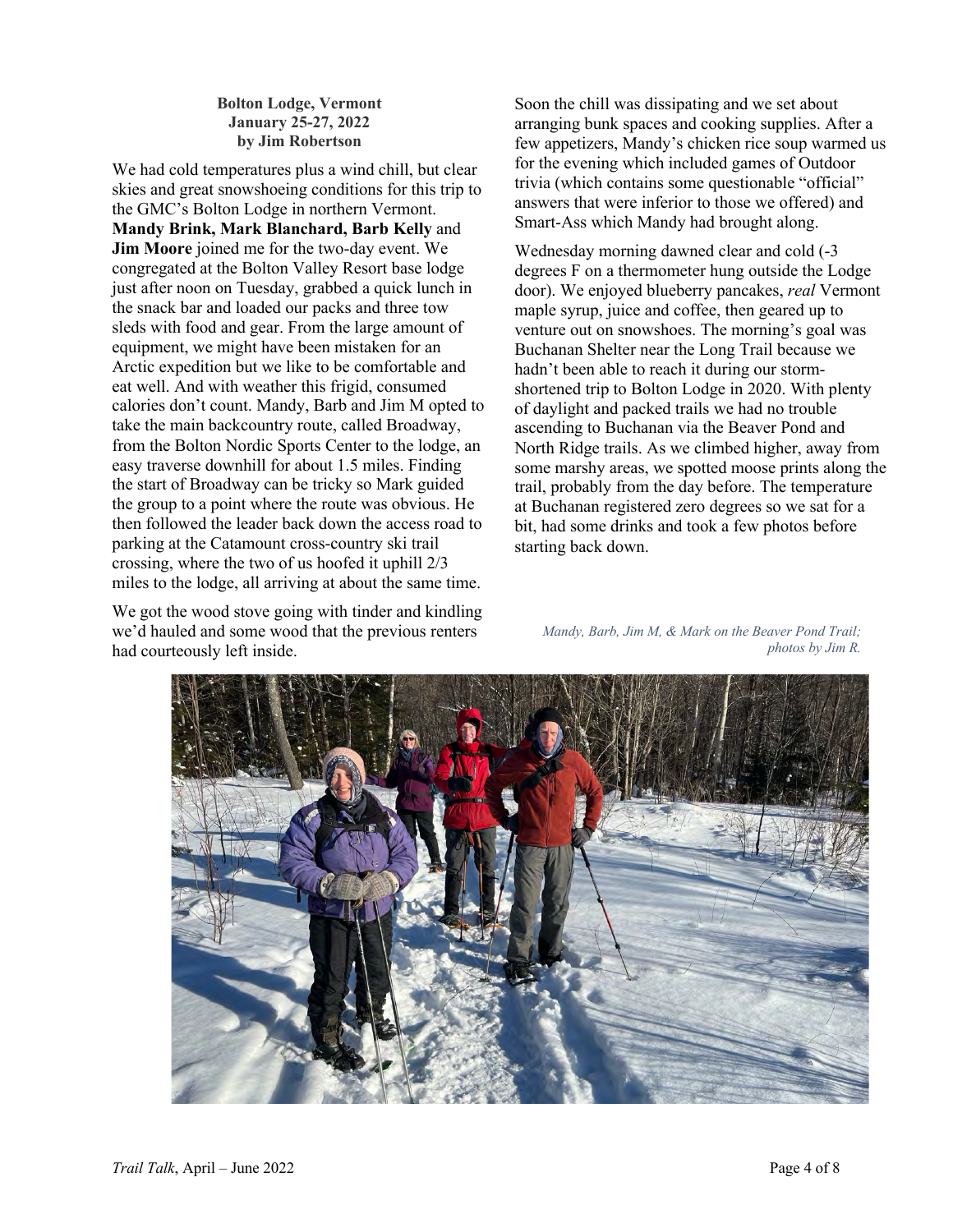Our return route looped around along the Moose Ski trail through some frozen marsh and unbroken snow until we reached the lodge. After three hours outside in a subzero windchill we were ready to warm up and eat again.



*Destination Buchanan Shelter: Jim M, Mark, Barb & Mandy*

Following lunch of sandwiches and zucchini sausage soup and a short rest, we were out on the backcountry trails again, this time on a network of several short routes near the lodge. The intrepid leader led the group up a snowy ridge but apparently missed a left turn that would return us to the warm cabin, finding himself at the edge of a fairly steep unmarked area that a lone skier had bushwhacked through. Sometimes the first shall be last; the entire group executed an about-face and Mark, with his superior land navigation skills (and a GPS), pointed and said "The Lodge is over there." With the humbled leader now at the rear of the line we made an exhilarating drop and sidehill slab and found our way to the Loki Loop, which is the main circuit of the network, and eventually down to Broadway. The parallel Grand View trail provided a beautiful woodland walk back up to the Lodge, where late-afternoon shadows had started to envelop the structure.

The warmth of the wood stove was welcome as we enjoyed Barb's and Mark's appetizers followed by Barb's beef stew for supper. The evening activities included more Outdoor trivia and Smart-Ass games, with the latter being highly competitive and hilarious right up to Mark's victory. Tired after a good day of snowshoeing, all of us agreed on an early "campers' midnight" just after 8 pm. Outside temperature had dropped to -4 degrees; by morning it was below -10 F. Those of us who had to go out to answer nature's call overnight were treated to brilliant stars – Orion rises directly in front of the lodge, and the last quarter

moon rose about 3 am – but no one tarried long outside.

By morning it was below -10 F, but sunny and not very windy. We feasted on scrambled eggs, bacon and warm drinks before packing up for the easy trek down 2/3 miles to Mark's and my cars, which fortunately started effortlessly despite the cold. Mandy said she really enjoys the route we take to and from the lodge, because it's essentially downhill all the way from the resort. Thanks to the whole crew. Everyone pitched in with food, supplies, cooking, the fire and the other contributions that make trips like this so much fun.

#### **Sleeping Giant State Park, Hamden February 2, 2022 by Carol A. Langley**

**Marianne Valley** and I arrived at Sleeping Giant at the same time so we walked over to the Horse Trail and put on our snowshoes. Plenty of snow, so here we go. Other people had been out but the snow was not crusty or icy; just right for snowshoeing. When we reached the pastures, we



saw 7 horses enjoying the outdoors and the beautiful sunshine. We snowshoed along until we came to a confusing intersection. There were some new blazes in some spots but then there were none. We are okay. We are following the snowshoe prints.

Wrong. Suddenly in front of us there are Red Blazes. Checking my map and Marianne's phone we were still confused. Instead of continuing on and getting into a mess, we decided to follow our footsteps out. Suddenly, I recognized the stonewall and knew where we were but we decided to take a lunch break. Finding a nice log in the sunshine, we had some nourishment and then decided to snowshoe out and walk the Horse Trail another time. Marianne took the lead and set the pace for the return trip. Maybe she will lead the hike on the Horse Trail this spring.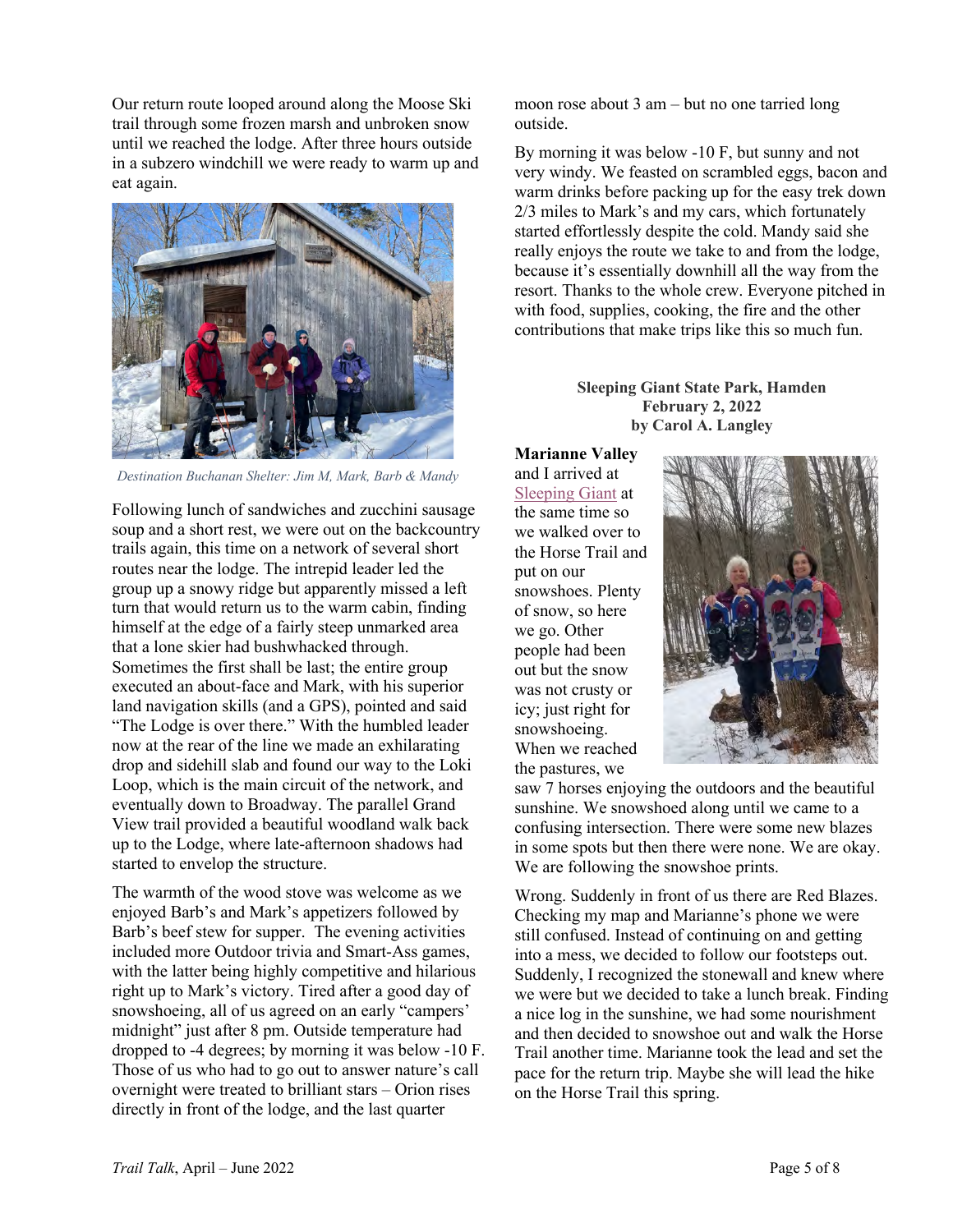## **Black Rock State Park, Watertown February 6, 2022 by Carol A. Langley**

**Sarah O'Hare** and I arrived at the same time to an icy parking lot but a beautiful blue sky with the temp at 16 degrees. We both had maps for Black Rock but with the snow and ice it took some time to locate the trail we wanted. The first order of the day was to put on our ice stabilizers but getting to a picnic table safely was a challenge. Are we ready, let's go!

Sarah spotted a bridge she remembered from a previous trip here. We started the Blue/Orange which would lead us to Black Rock. The trail was an icy challenge, so we moved on up the grade in low gear, taking several breath breaks. Finally we reached the top and took a short snack break. It was a beautiful view, so always thinking ahead my thought was this would be a great fall hike and probably a lot easier.

After climbing down and crossing the bridge, we came across Black Rock Pond. Because of our cold winter temperatures the pond had several fisherman and children ice skating. I did not feel comfortable crossing the pond so we hugged the edge and soon found a pathway leading to a road and Blue/Yellow blazes. We crossed the road to what is normally an old dirt road which follows a lovely brook.

Well not today; it was a sheet of ice.

Did we stop? No sir, we continued on! A short distance in we saw that what was once open land is now full of condos. We continued on trying to walk on the sides where there was some safe footage. We made it to the end where the trail meets up with the Mattatuck Trail just below Route 8. We did only 4.5 miles but our hips, knees and ankles were not happy. Black Rock is a lovely place to hike but not this winter. Look forward to seeing you in the fall.

#### **Shenipsit Trail, Tolland February 9, 2022 by Sarah O'Hare**

Making our way north on the Shenipsit Trail, our  $8<sup>th</sup>$ hike in the series of hiking the length of the Shenipsit brought together **Jim Robertson**, **Don Hagstrom**, **Tom** and **Patty Adams**, **George Jackson**, **Kevin Burke**, and me, as well as Arlo and Molson, our trail pups. After skipping over a 2.5 mile roadwalk through a commercial area, we started at the Route 74/Tolland Avenue trailhead in Tolland. The first 2 miles

followed along the eastern shore of the Shenipsit Lake Reservoir. The map made it appear that the trail followed closely along the shoreline but, in reality, the lake was quite a distance from the trail. From the icecovered lake the ice shifting was audible. Jim commented that this was known as ice singing. The wide path along which we hiked was most likely a former cart path or farm road and was also icecovered.

The next 2+ miles was a pleasant walk along country roads. It seemed never ending until, at long last, the trail turned into the woods. The snow-covered trail hadn't yet seen human foot traffic, only wildlife had passed through, their tracks numerous as they crisscrossed through the woods. After passing the northern shore of Lake Bonair, we crossed Route 140 into Ellington and hiked up Hopkins Road where we ended our hike. Another 5.5 miles of the Shenipsit behind us and 11 more to go.

#### **Hammonasset State Park, Madison February 14, 2022 by Carol A. Langley**

**Marianne Valley**, **Fred** and **Lisa Clark** joined me on this bitter cold day with winds that had the snow swirling around us and in our faces. At Hammonasset, the ocean was a sea of rolling white caps. The wind had made designs with the snow in the sand. We imagined drifting sand dunes in Colorado, Arizona, and frosty ski slopes here in the Northeast. It was a magical time to be at the beach.

As we walked along the path leading to Meigs Point we did not meet another soul. (I wonder why ???) When we reached the beach at Meigs Point, the snow had several footprints. We guessed that some were deer, bobcats and raccoons. The sea otters were hiding in their homes. Who would be out on such a cold windy day? Only some GMC hikers. However, as we were standing there, a male marsh hawk dive bombed a sea gull who was invading his space and getting a little too close to his female partner. The sand looked like waves from the wind blowing it around. On our return to the Nature Center, Fred and Lisa left for home to care for their ailing cat.

Marianne and I continued out to Leetes Point where the many trees provided a wall and we hardly felt any of the wind. I found a nice bench in the sun and we took advantage of it for our lunch spot. I had brought along Heart Shape cookies filled with strawberries for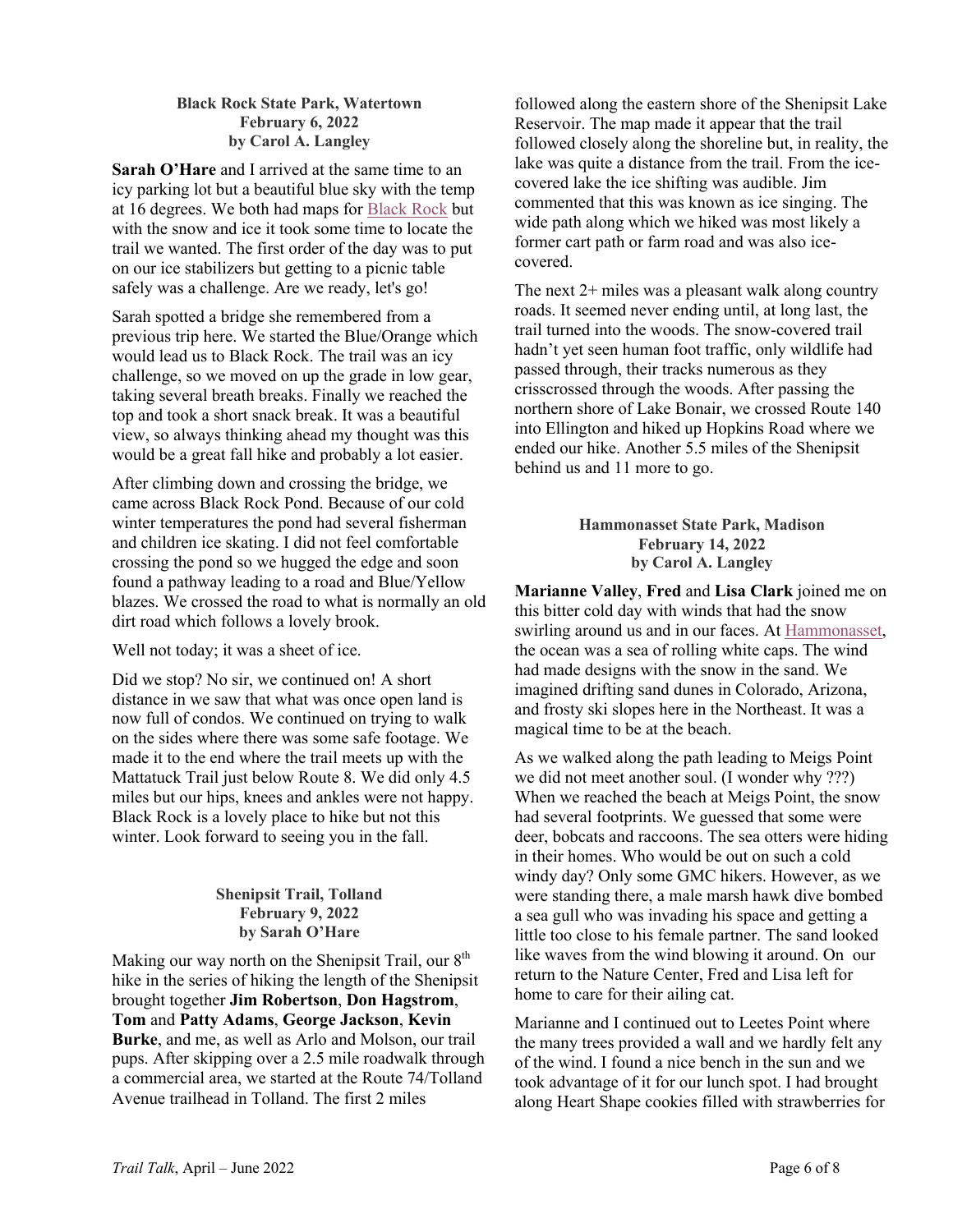this Valentine's Day. Some are still in my freezer.

As soon as Marianne and I walked past the Nature Center and connected with the trail, the wind howled at us and we found ourselves walking with our heads down. A gentleman passed us who was trying to run but after a few steps he had to stop only to try again and finally give up and just walk as we did.

Upon reaching our cars we saw a flock of seagulls huddled together on the asphalt facing into the strong winds. The reason for this is that the wind blows over them and doesn't rustle their feathers, helping them to keep a constant body temperature. The sun-warmed asphalt also helps.

*Winter at the beach: Carol Langley, Fred & Lisa Clark; photo by Marianne Valley.*

## **McLean Game Refuge, Granby February 22, 2022 by Carol A. Langley**

**Sarah O'Hare** was my hiking companion for this day. Everyone else listened to the weatherman and stayed home. We started hiking on the Blue Trail. We were only on the trail a short distance when evidence of snow and ice was in front of us. Do we stop? I don't think so. It will get better. Some spots were dry leaves but they became fewer and fewer. Finishing the Blue Trail, we planned to join up with the North Purple Trail. When we reached the old dirt road that we had to cross, it was a sheet of ice. Looking around to find a place to cross, I found a couple of tree roots that were above the ice and dry. Safely across we hiked up the hill on the Purple Trail. We found that most of the higher ridges that got some sunlight were in better condition but, as soon as we were in the valley where there was more tree cover, the trails were snow and ice covered. We met one lady and her dog when we were in the area of the farm tractor/spreader. We did not see another soul as we hiked along. Reaching

another wood road on the south side of the refuge, we were relieved to see it was clear. We walked along until we saw the blue blaze for the trail leading down to Spring Pond. We had our lunch break on two logs alongside the pond. Just as we were finishing up, we saw raindrops dancing on the pond but it was just a warning of what was coming so we hiked on without rain gear. Reaching the north side of Spring Pond, we saw where they have put in a filter system just before the pond drains into a brook. This should be fine now we will be on the road and it will be easy. We had not gone 100 feet when the ICE was covering everything. It was a challenge to cross the first bridge but Sarah found some rocks that we could use to get safely over.

> The rest of the hike was a bushwhack, climbing over logs, pushing back branches out of our way. The road was not passable at all. Needless to say, my ice stabilizers are staying in my backpack till who knows when. Finally, we reached the road to the parking lot. We can plan these hikes but OLD MOTHER NATURE is the one in charge.

**Poconos Mountain Winter Trip, Pennsylvania February 25–27, 2022 by Mandy Brink**

Getting off was a bit challenging. There was freezing rain and ice that stopped at noon. We waited for the roads to clear a bit and then headed west. Each car left at different times to head to Pennsylvania. My car was loaded to the max with the fun company of **Barb Kelly**, **Mike Shaw**, **Marianne Valley** and **Rob Valley. Dennis Himes** and **Maure Briggs** had the most challenging trip, having gotten within 5 miles of the cabin, only to find a tree across the road. This required backtracking back to I-84 and making a 40 minute loop around a different route. Luckily for **Kevin Burke**, he managed to get through where Dennis got stuck, just before the downing of the tree. Getting up the driveway looked to be a challenge as it was ice covered but we all made it up. The ice made for great sledding, which we did on Friday night. The kid in us all came out and everyone made at least one run down the hill on the sleds. We even had a train sled and a race or two down the hill. After sledding, it was back to the now warm cabin for snacks and games. Kevin had set up his tent, known as "the